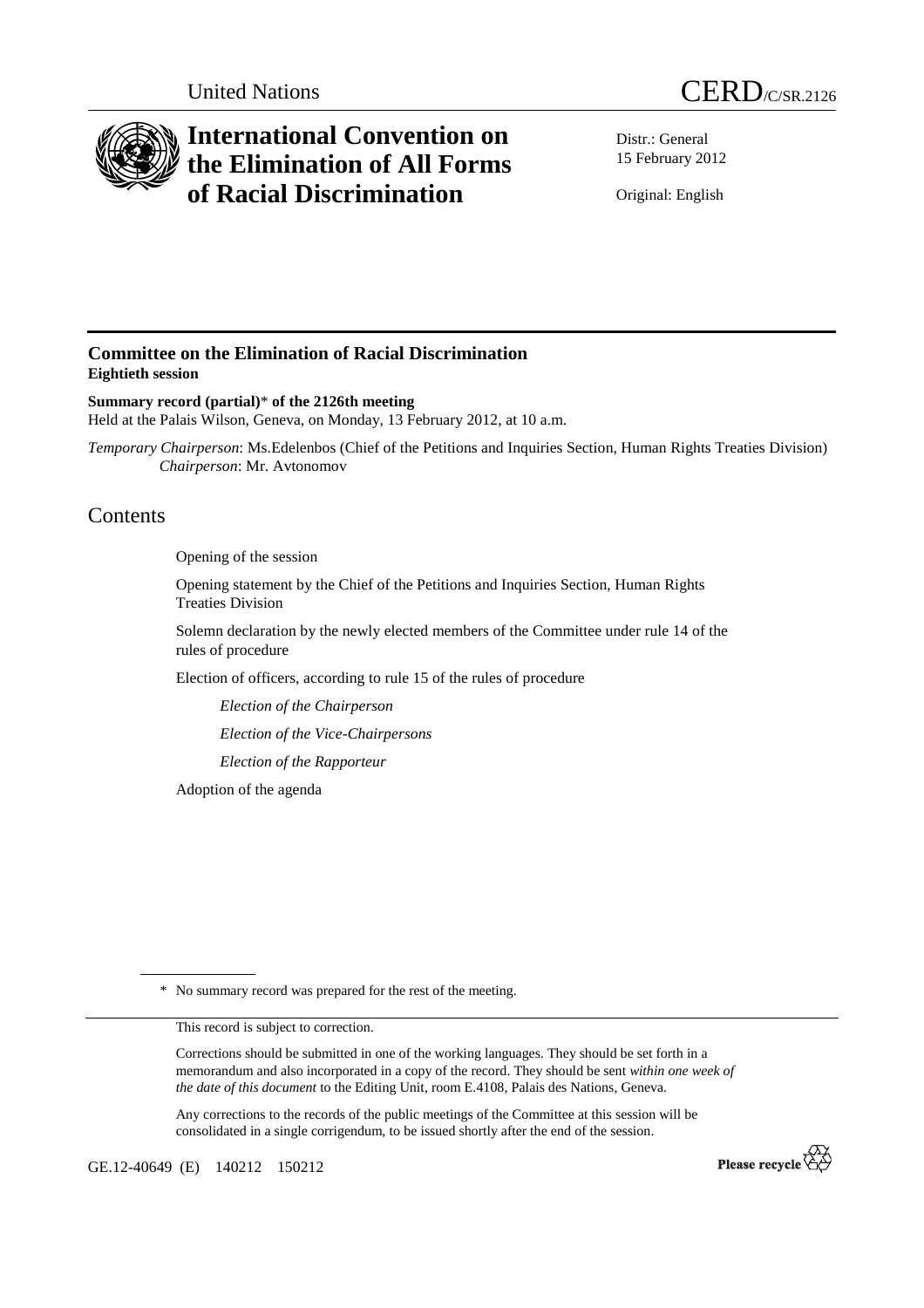*The meeting was called to order at 10.15 a.m.* 

#### **Opening of the session**

1. **The Temporary Chairperson** (Chief of the Petitions and Inquiries Section, Human Rights Treaties Division) declared open the eightieth session of the Committee on the Elimination of Racial Discrimination. She welcomed the new Committee members who had been elected on 30 November 2011 — Mr. Vásquez and Ms. January-Bardill, who was unfortunately unable to attend the session — and congratulated Mr. Avtonomov, Mr. Calí Tzay, Ms. Dah, Mr. Diaconu, Mr. Huang Yong'an, Mr. Lahiri and Mr. Murillo Martínez on their re-election.

## **Opening statement by the Chief of the Petitions and Inquiries Section, Human Rights Treaties Division**

2. **The Temporary Chairperson**, speaking as Chief of the Petitions and Inquiries Section, Human Rights Treaties Division, reported a number of developments since the seventy-ninth session of the Committee. Diibouti had ratified the Convention, bringing the number of States parties to 175. On 22 September 2011, the United Nations General Assembly had held a one-day high-level meeting to commemorate the tenth anniversary of the adoption of the Durban Declaration and Programme of Action. The substantive statement issued by the Committee at its previous session, in which it had emphasized that the Durban Declaration and Programme of Action, together with the outcome documents of the Durban Review Conference, provided a comprehensive United Nations framework for combating racism, racial discrimination, xenophobia and related intolerance, had helped advance negotiations between Member States and a political declaration had been adopted by consensus. Mr. Kemal had represented the Committee at the high-level meeting and had participated in the round-table discussions on the theme "Victims of racism, racial discrimination, xenophobia and related intolerance: recognition, justice and development".

3. A high-level thematic debate on the achievement of the goals and objectives of the International Year for People of African Descent had been convened by the United Nations Secretary-General on 6 December 2011 to mark the closure of the Year, and had been attended by Mr. Murillo Martínez. With the thematic discussion on racial discrimination against people of African descent the Committee had held during its seventy-eighth session, and the subsequent adoption of a general recommendation on the same subject, the Committee had made a valuable contribution to the Year.

4. At its sixty-sixth session, the General Assembly had adopted a resolution on global efforts for the total elimination of racism, racial discrimination, xenophobia and related intolerance and the comprehensive implementation of, and follow-up to, the Durban Declaration and Programme of Action. Within the framework of the resolution it was envisaged that a programme of action would be formulated, drawing on the expertise of the Committee, with a view to proclaiming the United Nations Decade for People of African Descent for 2013–2023.

5. The fourth and last regional expert workshop on the prohibition of incitement to national, racial or religious hatred had taken place in Santiago, Chile, on 12 and 13 October 2011, and been attended by Mr. Calí Tzay. The reports of the expert workshops would soon be available and would be of great use to the Committee's thematic discussion on racist hate speech, which would take place at its August 2012 session.

6. The treaty body strengthening process had reached a decisive stage with the "Dublin II" wrap-up meeting held on 10 and 11 November 2011. The chairpersons of seven treaty bodies, including Mr. Kemal, had attended the meeting. The outcome document contained specific recommendations addressed to treaty bodies, States, and the Office of the United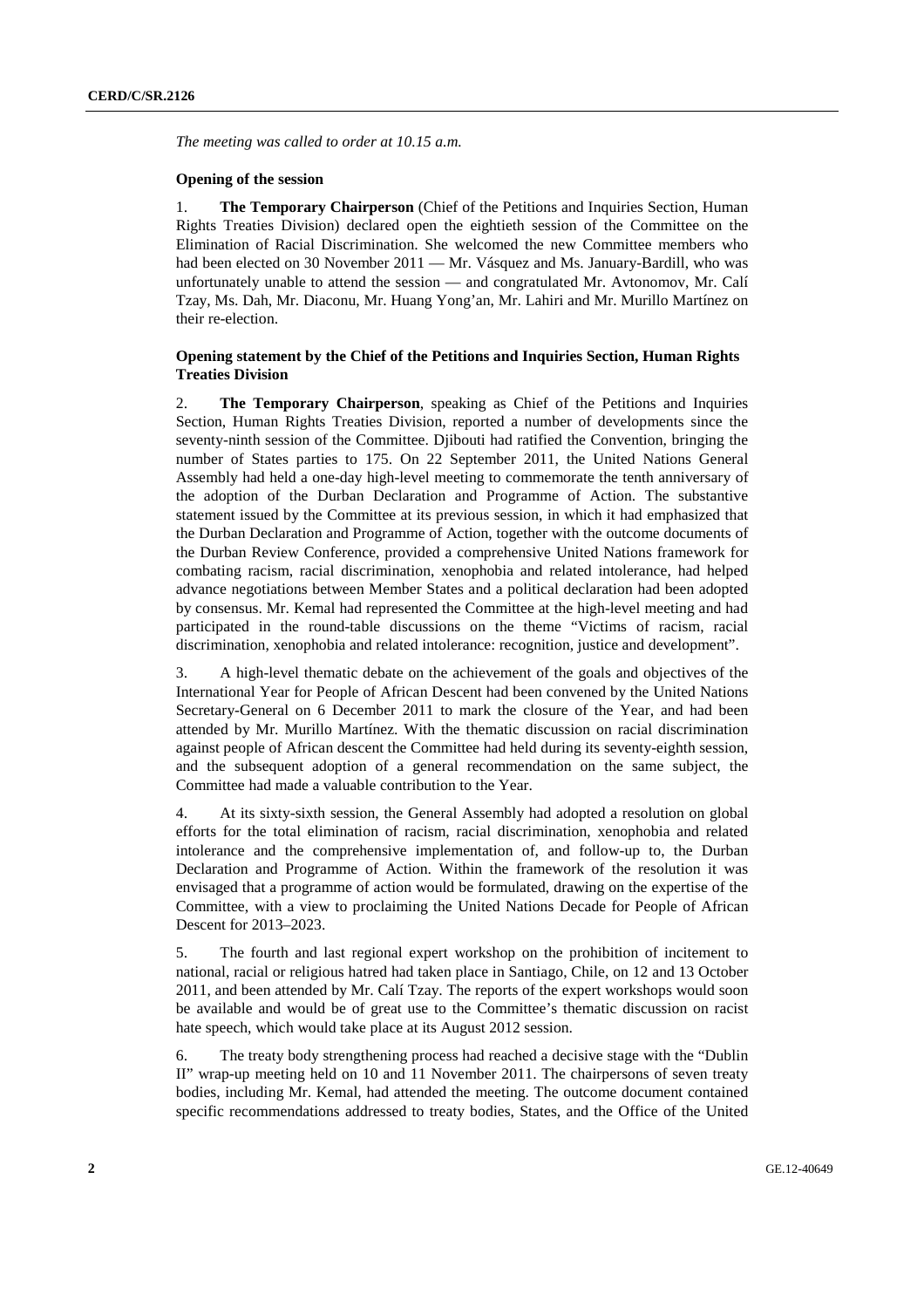Nations High Commissioner for Human Rights (OHCHR), all of which should reflect on what was expected of them and what they could and wished to implement. The outcome document, which had been sent to Committee members electronically in December 2011 and was also available in their files, had recently been endorsed by the Committee on the Rights of the Child. There would be an opportunity for an in-depth discussion on the topic with Mr. Salama, Director of the Human Rights Treaties Division, during the current session. The High Commissioner for Human Rights had recently held consultations for States in Geneva, in which Ms. Dah had participated, and would hold similar consultations in April 2012 in New York, following which her report was expected to be published in June 2012. She introduced Mr. Simon Walker, who had replaced her as Chief of the Civil, Political, Economic, Social and Cultural Rights Section of the Human Rights Treaties Division.

## **Solemn declaration by the newly elected members of the Committee under rule 14 of the rules of procedure**

7. In accordance with rule 14 of the rules of procedure, Mr. Avtonomov, Mr. Calí Tzay, Ms. Dah, Mr. Diaconu, Mr. Huang Yong'an, Mr. Lahiri and Mr. Murillo Martínez, re-elected members of the Committee, and the newly elected member Mr. Vásquez, made the following solemn declaration:

"I solemnly declare that I will perform my duties and exercise my powers as a member of the Committee on the Elimination of Racial Discrimination honourably, faithfully, impartially and conscientiously."

## **Election of officers, according to rule 15 of the rules of procedure**

*Election of the Chairperson* 

8. **The Temporary Chairperson** invited Committee members to nominate candidates for the office of Chairperson.

9. **Mr. Calí Tzay**, seconded by **Mr. Lindgren Alves**, nominated Mr. Avtonomov.

10. *Mr. Avtonomov was elected Chairperson by acclamation and took the Chair.*

11. **The Chairperson** thanked the Committee members for the trust they had placed in him. He intended to remain faithful to the Committee's traditions, not the least of which was that all proposals by Committee members were given due attention and that the Chairperson always relied on the Committee and never did anything without the Committee's consent.

#### *Election of the Vice-Chairpersons*

12. **The Chairperson** invited Committee members to nominate candidates for the three offices of Vice-Chairperson of the Committee.

- 13. **Ms. Dah** nominated Mr. Amir for the office of Vice-Chairperson.
- 14. **Mr. Lindgren Alves** nominated Mr. Calí Tzay for the office of Vice-Chairperson.
- 15. **Mr. Kemal** nominated Mr. Lahiri for the office of Vice-Chairperson.
- 16. *Mr. Amir, Mr. Calí Tzay and Mr. Lahiri were elected Vice-Chairpersons. Election of the Rapporteur*

17. **Mr. Thornberry**, seconded by **Mr. de Gouttes**, nominated Ms. Crickley for the office of Rapporteur.

18. *Ms. Crickley was elected Rapporteur*.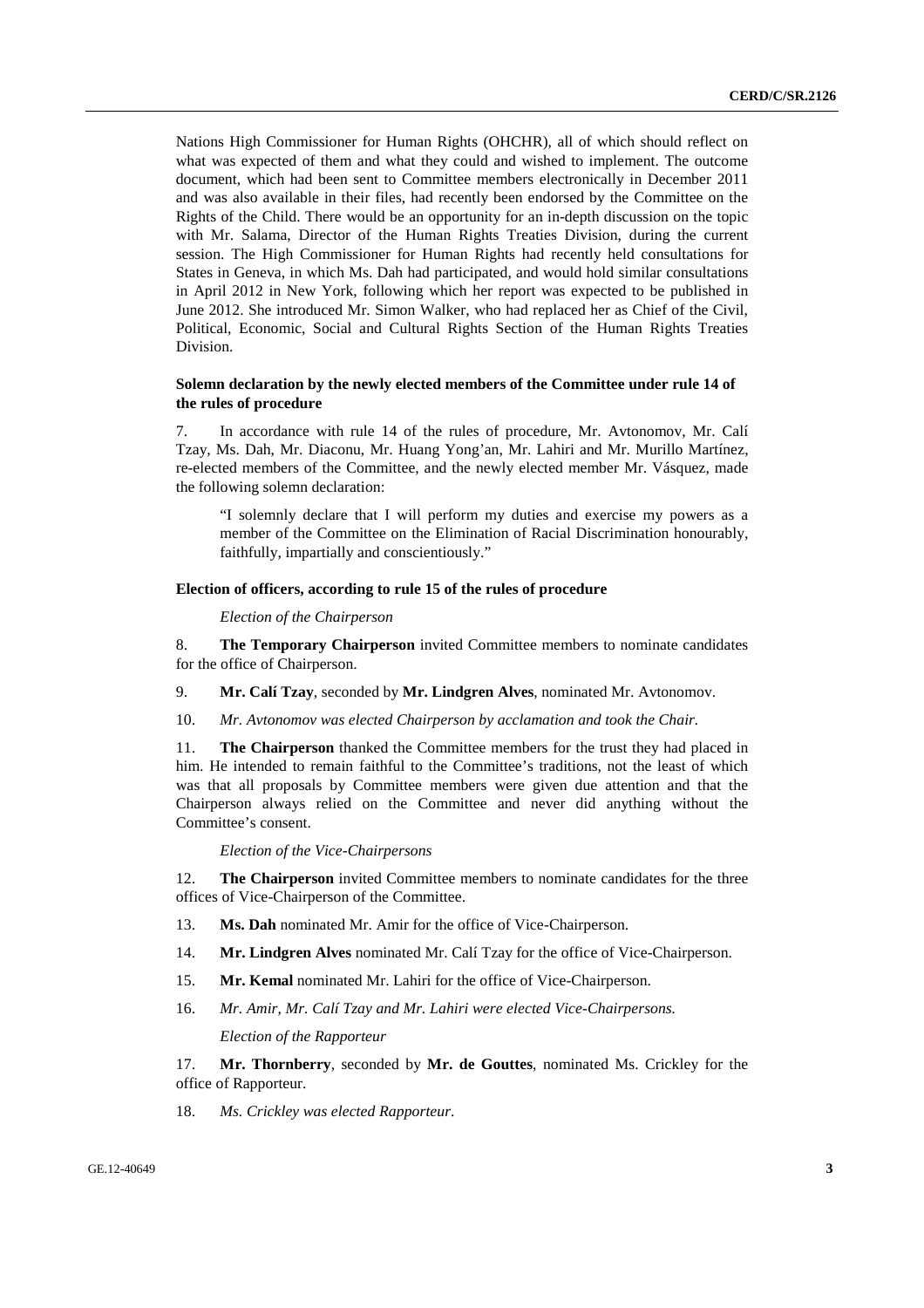19. **Mr. Kemal**, speaking as the outgoing Chairperson, warmly congratulated his successor, who was not only fully conversant with all aspects of the Committee's work but was also renowned for his patience and modesty. His democratic approach would stand the Committee in good stead.

20. He thanked the members of the outgoing Bureau and the secretariat for their valuable support during his term of office as Chairperson.

21. **Ms. Dah** commended the contribution to the Committee's work made by the two members who had completed their terms of office at the seventy-ninth session, Mr. Peter and Mr. Prosper. Mr. Prosper had also bequeathed a useful list of themes to the Committee; they should be explored at some point during the proceedings.

#### **Adoption of the agenda** (CERD/C/80/1)

22. **The Chairperson**, referring to the annex to the provisional agenda, said that the Committee's review of the report of Senegal had been deferred until the next session. The thematic discussion on racist hate speech, which was mentioned in the note on item 4 (Organizational and other matters), had also been deferred until the next session.

23. **Ms. Habtom** (Secretary of the Committee) said that racist hate speech would be discussed during a closed meeting of the Committee later in the session.

24. *The provisional agenda was adopted*.

25. **Mr. Lindgren Alves**, referring to the treaty body strengthening process, asked what action would be taken when, in mid-2012, the High Commissioner published her compilation of the various proposals made during the consultations. The matter had been under discussion ever since he had joined the Committee in 2002, but no substantive action had ever been taken.

26. **Ms. Edelenbos** (Chief of the Petitions and Inquiries Section, Human Rights Treaties Division) said that a discussion of the strengthening process with the Director of the Human Rights Treaties Division, Mr. Salama, had been scheduled for the third week of the Committee's session. The High Commissioner would compile and analyse the recommendations made by stakeholders and add her own suggestions. When her report was published, some of the recommendations would be taken up by the treaty bodies, but those concerning, for instance, resources and election of experts would require action by Member States. OHCHR would be encouraged to improve its servicing of the treaty bodies and there might also be recommendations on enhancing the involvement of civil society in relevant activities.

27. The Committee might wish to discuss the Dublin II Meeting Outcome Document and perhaps endorse some of its recommendations. An intergovernmental process was already under way, particularly at United Nations Headquarters. Informal meetings were being convened among Member States and a resolution might be submitted to the General Assembly, which would have to endorse any increase in resources for the treaty bodies.

28. **Mr. de Gouttes** said that it would be useful for Committee members to have access to all documentation provided for the Consultation for States parties on treaty body strengthening held on 7 and 8 February in Geneva and the Consultation scheduled for 2 and 3 April in New York.

29. Referring to a proposal by the Russian Federation to establish a working group, he asked whether there were any plans to coordinate its activities with the publication of the High Commissioner's report.

30. **Ms. Edelenbos** said that further informal meetings were to be held among Member States at United Nations Headquarters that day on the Russian initiative and a possible draft